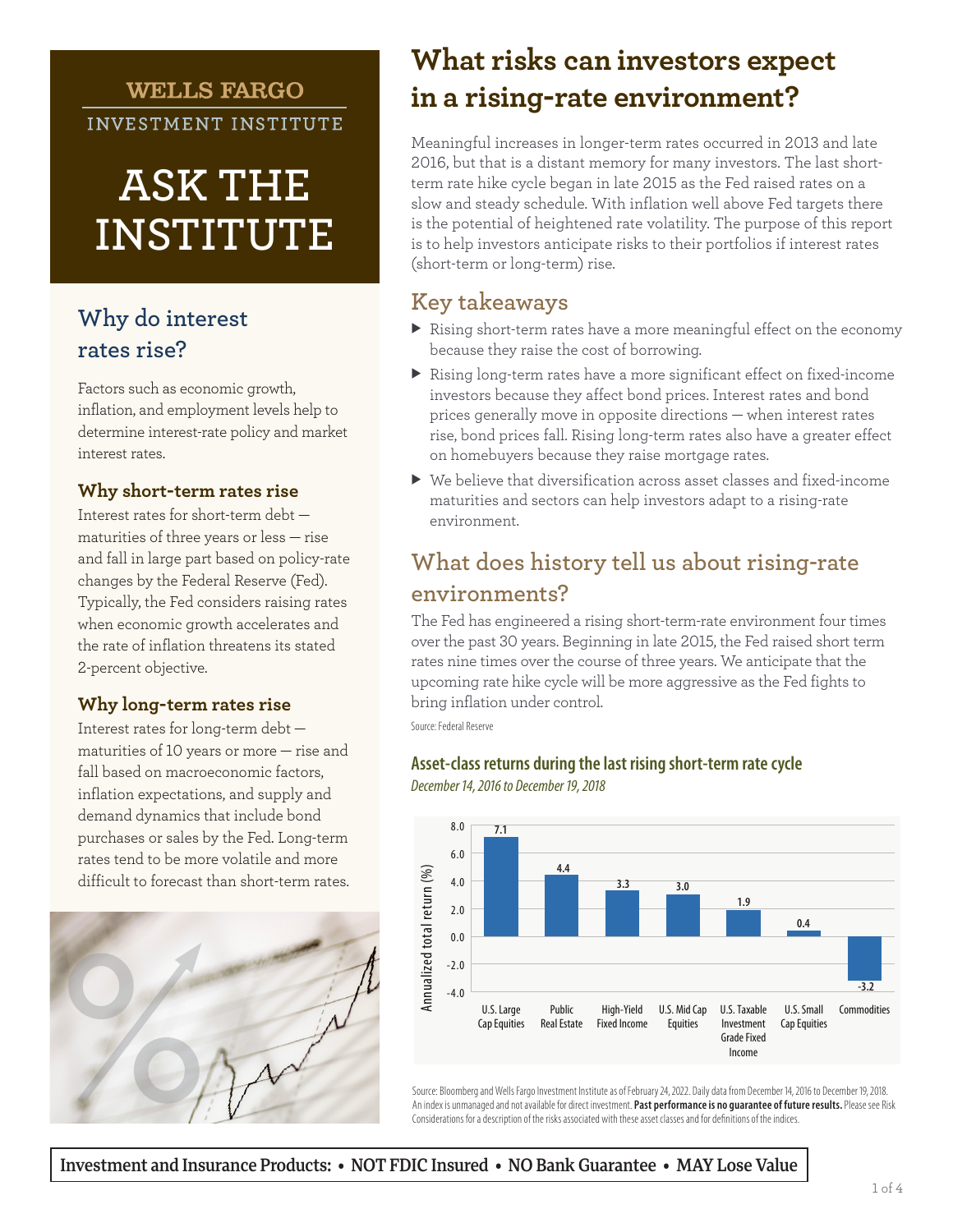## **What do rising interest rates mean for fixed income and equities?**

Most fixed-income investments have struggled in a rising interest-rate environment. Rising long-term rates have tended to have more of an effect than rising short-term rates. Compare the fixed-income performance in the graphic on page 1, a period of rising short-term rates, with the performance in the graphic below, a period of rising long-term rates.

**Returns of various asset classes during the taper tantrum** *April 30 to December 31, 2013*



Source: Bloomberg and Wells Fargo Investment Institute as of February 24, 2022. Daily data from April 30, 2013 to December 31, 2013. *Index return information is provided for illustrative purposes only.* An index is unmanaged and not available for direct investment. *Past performance is no guarantee of future results.* Please see the end of this report for the definitions of the indices representing the asset classes and a description of the asset class risks.

While long-term rates generally trended lower over the past three decades, they have been quite volatile at times. For example, in 2013, longer-term yields spiked higher because the Fed stated that it would begin scaling back (or tapering) its asset purchases; this was referred to as the *taper tantrum*.

Because their duration is often longer, long-maturity bonds can be quite sensitive to even small increases in long-term yields.

Fixed-income investors can follow a number of strategies to potentially improve performance during a rising-rate period. Two of the more straightforward strategies are to shorten duration or buy premium bonds. Shorter-maturity bonds have tended to be less sensitive to interest-rate changes but also offer investors less yield potential.

#### **Percent change in bond prices if rates spike 1 percent**

*Hypothetical illustration of the effects of duration, exclusively on bond prices*



**Duration is one measure of the sensitivity of a bond's price to a change in interest-rate movements. The calculation can be used by investors to approximate the percentage change in price for an instantaneous 1-percent parallel shift in the yield curve.**

Premium bonds — those that trade above their face value — can offer a distinct advantage because they have tended to lose less value in a rising-rate environment than a comparable bond trading at par (face value) or at a discount.

The effect of interest rates on equities is less straightforward. Much depends on why rates are rising. If the economy is accelerating along with earnings growth, then the more cyclical sectors of the market (such as Industrials, Consumer Discretionary, and Information Technology) typically have responded well. If the Fed is raising rates with the intention of slowing the speed of economic growth and keeping inflation in check, then the more defensive sectors of the market (such as Consumer Staples and Health Care) usually performed better.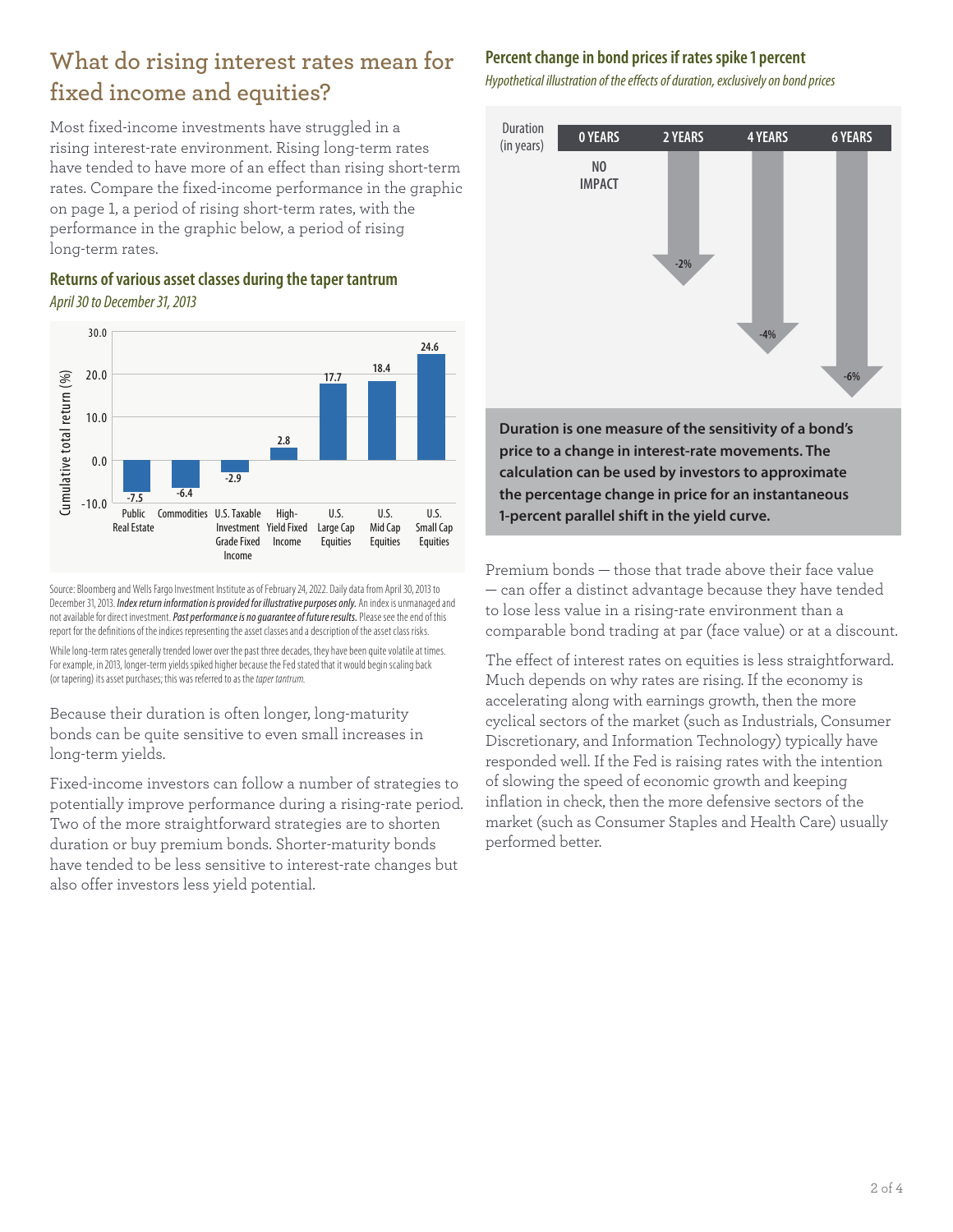## **What do rising interest rates mean for borrowers?**

The Fed uses interest rates to encourage a steady pace of economic growth. When the economy grows fast enough to rouse inflation, the Fed can raise short-term rates to increase the cost of borrowing, which can slow down inflation and spending.

The Fed does this by setting interest-rate targets (i.e., the federal funds rate) that determine the price banks must pay to borrow from the Fed or from other banks. The banks, in turn, can pass along the change in their borrowing costs to consumers. So, rising Fed rate targets can push bank rates higher, and consumers can quickly see higher costs for credit cards, auto loans, and home equity lines of credit. Mortgage rates are an exception; they move more closely with long-term bond yields.



## **What are the implications for investors?**

#### **Retirees investing for income**

#### *What benefits and risks are they likely to experience?*

As the Fed continues increasing short-term rates, savers should continue to see the returns of cash and cashlike investments move higher, albeit slowly. In addition, investors can generally look forward to higher rates on most fixed-income investments if both short- and long-term rates generally rise.

#### *What strategies do we suggest?*

Generating income is particularly important to those in retirement. If you are retired, we recommend that you:

- $\triangleright$  Consider diversification of your income sources.
- $\blacktriangleright$  Think about diversifying across short-, intermediate-, and long-term maturities, especially if your portfolio contains an over-allocation to fixed-income investments with longer maturities/durations.
- $\blacktriangleright$  Recognize that higher-yielding assets carry higher risk.

When interest rates rise, bond prices fall. Investors who need to liquidate bonds before maturity in a rising-rate environment could face the risk of losing principal. Investors should ensure they have sufficient liquidity in cash reserves, other assets, or available credit.

### **Preretirees investing for growth and income**

#### *What benefits and risks are they likely to experience?*

Before the global financial recession, investors had the ability to buy Certificates of Deposit (CDs) that provided returns in excess of 5 percent. Because of easy Fed monetary policies, such traditional lower-risk vehicles currently offer little income. As the Fed continues to raise interest rates in the years ahead, investors should once again find that they need to take less risk to achieve their income goals.

#### *What strategies do we suggest?*

We believe that it is important for preretirees to avoid overexposure to fixed income. Income streams can be spread across equities, fixed income, real assets, and other holdings. Further, diversifying fixed-income holdings by sector, country, credit, and currency exposure is generally appropriate for most investors. Bear in mind that CDs are insured by the Federal Deposit Insurance Corporation and offer a fixed rate of return, whereas the return and principal value of an investment in fixed income securities and stocks fluctuate with changes in market conditions.

### **Young accumulators investing for growth**

#### *What benefits and risks are they likely to experience?*

Growth investors generally have relatively small fixedincome allocations; thus, rising rates are unlikely to have a material impact on their portfolios. The equity portion of their portfolios may benefit from rising rates, depending on the situation. Stocks historically have performed well when interest rates are rising as the economy accelerated.